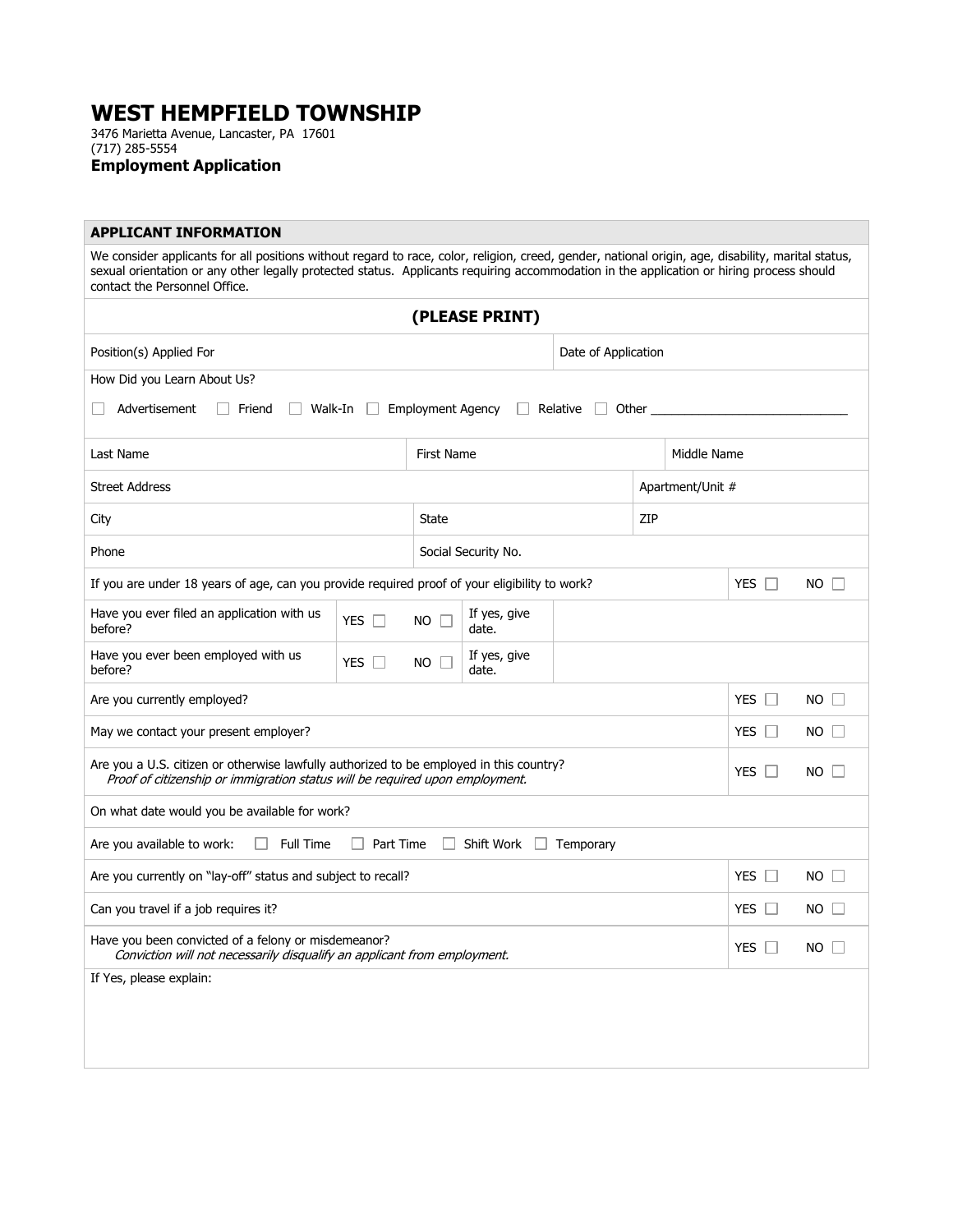| <b>EDUCATION</b>                                                                          |    |                                                                 |                |                       |                                                                                                                              |             |  |
|-------------------------------------------------------------------------------------------|----|-----------------------------------------------------------------|----------------|-----------------------|------------------------------------------------------------------------------------------------------------------------------|-------------|--|
| High School                                                                               |    | Address                                                         |                |                       |                                                                                                                              |             |  |
| From                                                                                      | To | Did you graduate?                                               | YES $\Box$     | $NO$ $\Box$<br>Degree |                                                                                                                              |             |  |
| Undergraduate<br>College                                                                  |    |                                                                 | <b>Address</b> |                       |                                                                                                                              |             |  |
| From                                                                                      | To | Did you graduate?                                               | YES $\square$  | $NO$ $\square$        | Degree                                                                                                                       |             |  |
| Graduate<br>Professional                                                                  |    |                                                                 | Address        |                       |                                                                                                                              |             |  |
| From                                                                                      | To | Did you graduate?                                               | YES $\square$  | $NO$ $\square$        | Degree                                                                                                                       |             |  |
| Other<br>(Specify)                                                                        |    |                                                                 | Address        |                       |                                                                                                                              |             |  |
| From                                                                                      | To | Did you graduate?                                               | YES $\square$  | $NO$ $\square$        | Degree                                                                                                                       |             |  |
|                                                                                           |    | Indicate any foreign languages you can speak, read and/or write |                |                       |                                                                                                                              |             |  |
|                                                                                           |    | <b>FLUENT</b>                                                   |                |                       | <b>GOOD</b>                                                                                                                  | <b>FAIR</b> |  |
| <b>SPEAK</b>                                                                              |    |                                                                 |                |                       |                                                                                                                              |             |  |
| <b>READ</b>                                                                               |    |                                                                 |                |                       |                                                                                                                              |             |  |
| WRITE                                                                                     |    |                                                                 |                |                       |                                                                                                                              |             |  |
| Describe any specialized training, apprenticeship, skills and extracurricular activities. |    |                                                                 |                |                       |                                                                                                                              |             |  |
| Describe any job-related training received in the United States Military.                 |    |                                                                 |                |                       |                                                                                                                              |             |  |
|                                                                                           |    |                                                                 |                |                       |                                                                                                                              |             |  |
| <b>EMPLOYMENT EXPERIENCE</b>                                                              |    |                                                                 |                |                       |                                                                                                                              |             |  |
|                                                                                           |    |                                                                 |                |                       | Start with your present or last job. Include any job-related military service assignments and relevant volunteer activities. |             |  |
|                                                                                           |    |                                                                 |                |                       |                                                                                                                              |             |  |

| Employer       |    |  |                    |  |                        | Phone |  |  |                      |               |
|----------------|----|--|--------------------|--|------------------------|-------|--|--|----------------------|---------------|
| Address        |    |  |                    |  | Supervisor             |       |  |  |                      |               |
| Job Title      |    |  |                    |  | <b>Starting Salary</b> | \$    |  |  | <b>Ending Salary</b> | $\frac{1}{2}$ |
| Work Performed |    |  |                    |  |                        |       |  |  |                      |               |
|                |    |  |                    |  |                        |       |  |  |                      |               |
|                |    |  |                    |  |                        |       |  |  |                      |               |
| From           | To |  | Reason for Leaving |  |                        |       |  |  |                      |               |

Page 2

C:\Users\andrew\AppData\Local\Microsoft\Windows\INetCache\Content.Outlook\3O62BNX0\West Hempfield App From\_.docx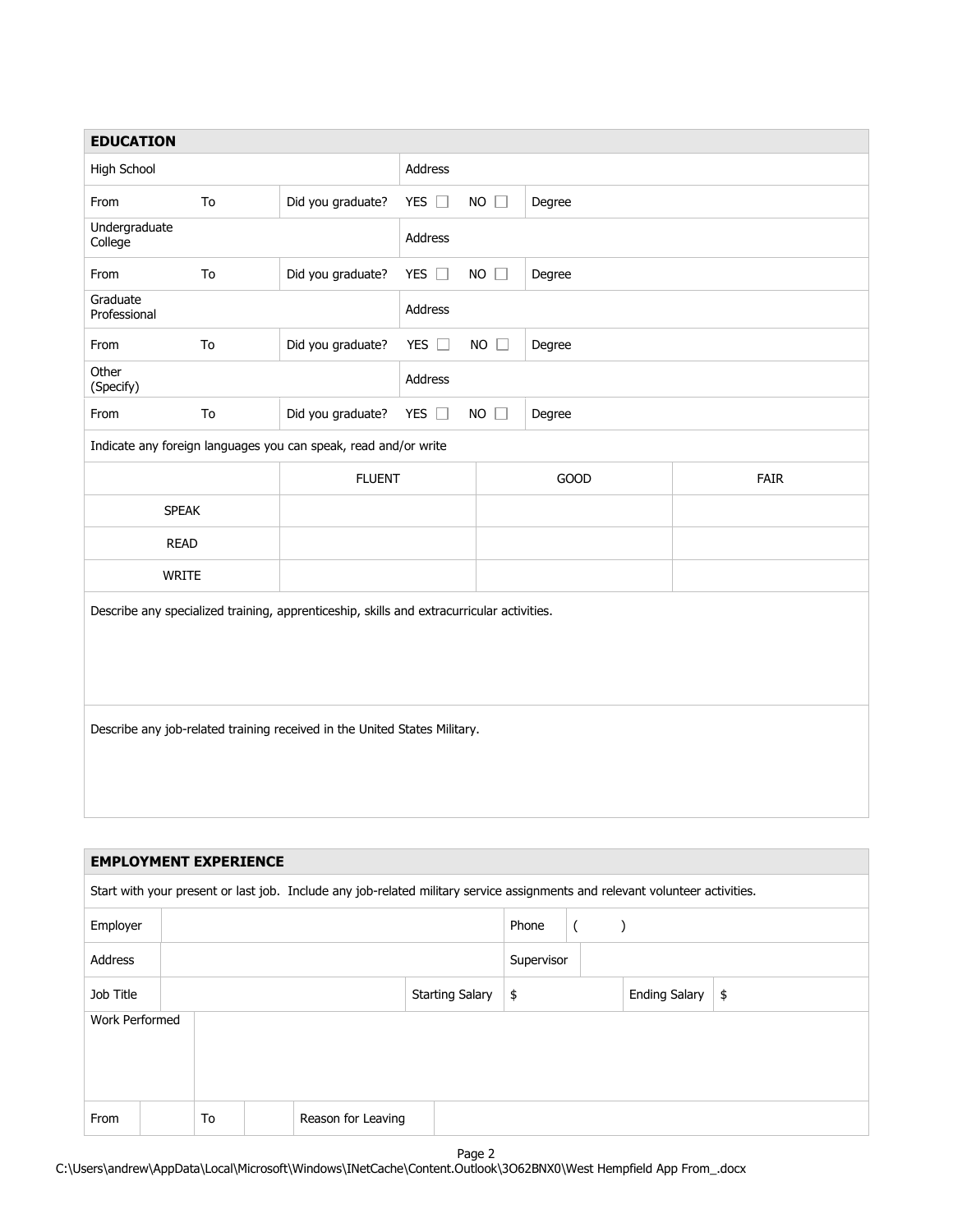| Employer                                                                                              |  |                        |  |                    | Phone      | $\overline{(\ }$<br>$\mathcal{C}$ |                                   |                                            |                      |                                                                                                                                             |  |
|-------------------------------------------------------------------------------------------------------|--|------------------------|--|--------------------|------------|-----------------------------------|-----------------------------------|--------------------------------------------|----------------------|---------------------------------------------------------------------------------------------------------------------------------------------|--|
| Address                                                                                               |  |                        |  |                    | Supervisor |                                   |                                   |                                            |                      |                                                                                                                                             |  |
| Job Title                                                                                             |  | <b>Starting Salary</b> |  |                    | \$         |                                   | <b>Ending Salary</b>              | $\pmb{\$}$                                 |                      |                                                                                                                                             |  |
| Work Performed                                                                                        |  |                        |  |                    |            |                                   |                                   |                                            |                      |                                                                                                                                             |  |
|                                                                                                       |  |                        |  |                    |            |                                   |                                   |                                            |                      |                                                                                                                                             |  |
|                                                                                                       |  |                        |  |                    |            |                                   |                                   |                                            |                      |                                                                                                                                             |  |
| From                                                                                                  |  | To                     |  | Reason for Leaving |            |                                   |                                   |                                            |                      |                                                                                                                                             |  |
|                                                                                                       |  |                        |  |                    |            |                                   |                                   |                                            |                      |                                                                                                                                             |  |
| Employer                                                                                              |  |                        |  |                    |            |                                   | $\frac{1}{2}$<br>Phone<br>$\big)$ |                                            |                      |                                                                                                                                             |  |
|                                                                                                       |  |                        |  |                    |            |                                   |                                   |                                            |                      |                                                                                                                                             |  |
| Address                                                                                               |  |                        |  |                    |            |                                   | Supervisor                        |                                            |                      |                                                                                                                                             |  |
| Job Title                                                                                             |  |                        |  |                    |            | <b>Starting Salary</b>            | \$                                |                                            | <b>Ending Salary</b> | $\pmb{\$}$                                                                                                                                  |  |
| Work Performed                                                                                        |  |                        |  |                    |            |                                   |                                   |                                            |                      |                                                                                                                                             |  |
|                                                                                                       |  |                        |  |                    |            |                                   |                                   |                                            |                      |                                                                                                                                             |  |
|                                                                                                       |  |                        |  |                    |            |                                   |                                   |                                            |                      |                                                                                                                                             |  |
| From                                                                                                  |  | To                     |  | Reason for Leaving |            |                                   |                                   |                                            |                      |                                                                                                                                             |  |
|                                                                                                       |  |                        |  |                    |            |                                   |                                   |                                            |                      |                                                                                                                                             |  |
| Employer                                                                                              |  |                        |  |                    |            |                                   | Phone                             | $\overline{(\ }$<br>$\mathcal{C}^{\prime}$ |                      |                                                                                                                                             |  |
| Address                                                                                               |  |                        |  |                    |            |                                   | Supervisor                        |                                            |                      |                                                                                                                                             |  |
| Job Title                                                                                             |  | <b>Starting Salary</b> |  |                    |            |                                   | \$                                |                                            | <b>Ending Salary</b> | \$                                                                                                                                          |  |
| Work Performed                                                                                        |  |                        |  |                    |            |                                   |                                   |                                            |                      |                                                                                                                                             |  |
|                                                                                                       |  |                        |  |                    |            |                                   |                                   |                                            |                      |                                                                                                                                             |  |
|                                                                                                       |  |                        |  |                    |            |                                   |                                   |                                            |                      |                                                                                                                                             |  |
|                                                                                                       |  |                        |  |                    |            |                                   |                                   |                                            |                      |                                                                                                                                             |  |
| From                                                                                                  |  | To                     |  | Reason for Leaving |            |                                   |                                   |                                            |                      |                                                                                                                                             |  |
| If you need additional space for Employment Experience, please continue on a separate sheet of paper. |  |                        |  |                    |            |                                   |                                   |                                            |                      |                                                                                                                                             |  |
| List professional, trade, business or civic activities and offices held.                              |  |                        |  |                    |            |                                   |                                   |                                            |                      |                                                                                                                                             |  |
|                                                                                                       |  |                        |  |                    |            |                                   |                                   |                                            |                      | You may exclude membership which would reveal gender, race, religion, national origin, age, ancestry, disability or other protected status. |  |
|                                                                                                       |  |                        |  |                    |            |                                   |                                   |                                            |                      |                                                                                                                                             |  |
|                                                                                                       |  |                        |  |                    |            |                                   |                                   |                                            |                      |                                                                                                                                             |  |
|                                                                                                       |  |                        |  |                    |            |                                   |                                   |                                            |                      |                                                                                                                                             |  |
|                                                                                                       |  |                        |  |                    |            |                                   |                                   |                                            |                      |                                                                                                                                             |  |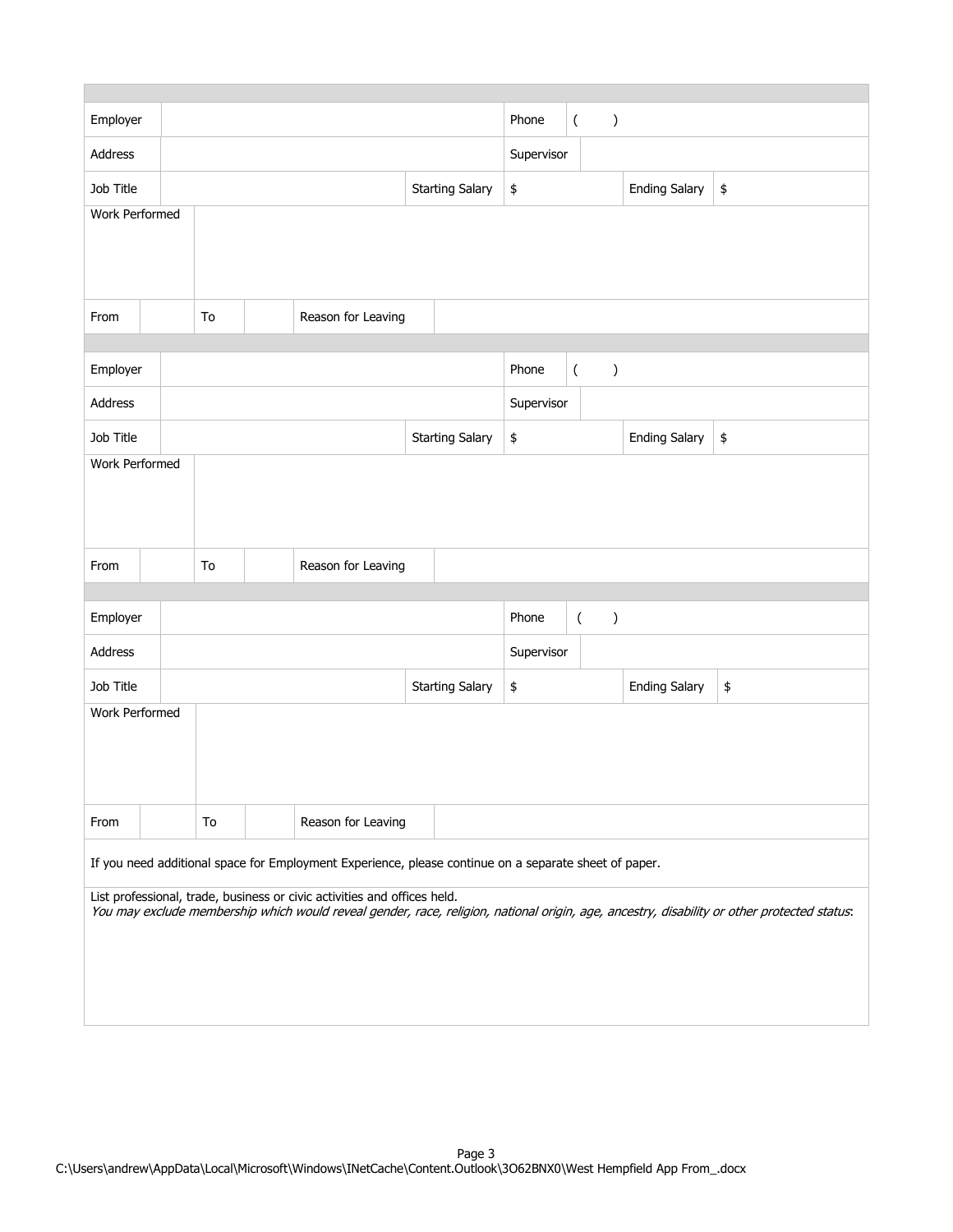| <b>ADDITIONAL INFORMATION</b>                                                                                                                                                     |            |             |
|-----------------------------------------------------------------------------------------------------------------------------------------------------------------------------------|------------|-------------|
| <b>Other Qualifications</b><br>Summarize special job-related skills and qualifications acquired from employment or other experience.                                              |            |             |
| State any additional Information you feel may be helpful to us in considering your application.                                                                                   |            |             |
| Note to Applicants: DO NOT ANSWER THIS QUESTION UNLESS YOU HAVE BEEN INFORMED ABOUT THE REQUIREMENTS<br>OF THE JOB FOR WHICH YOU ARE APPLING.                                     |            |             |
| Are you capable of performing in a reasonable manner, with or without a reasonable accommodation, the activities<br>involved in the job or occupation for which you have applied? | YES $\Box$ | $NO$ $\Box$ |
| <b>PERSONAL REFERENCES</b>                                                                                                                                                        |            |             |
|                                                                                                                                                                                   |            |             |

| Please list three references. |          |
|-------------------------------|----------|
| Name                          | Phone () |
| Address                       |          |
| Name                          | Phone () |
| Address                       |          |
| Name                          | Phone () |
| Address                       |          |

| <b>PROFESSIONAL REFERENCES</b>                         |                  |  |  |  |  |
|--------------------------------------------------------|------------------|--|--|--|--|
| Do not include any individuals who are related to you. |                  |  |  |  |  |
| Name                                                   | Phone ()         |  |  |  |  |
| Address                                                |                  |  |  |  |  |
| Name                                                   | Phone ()         |  |  |  |  |
| Address                                                |                  |  |  |  |  |
| Name                                                   | Phone<br>$($ $)$ |  |  |  |  |
| Address                                                |                  |  |  |  |  |